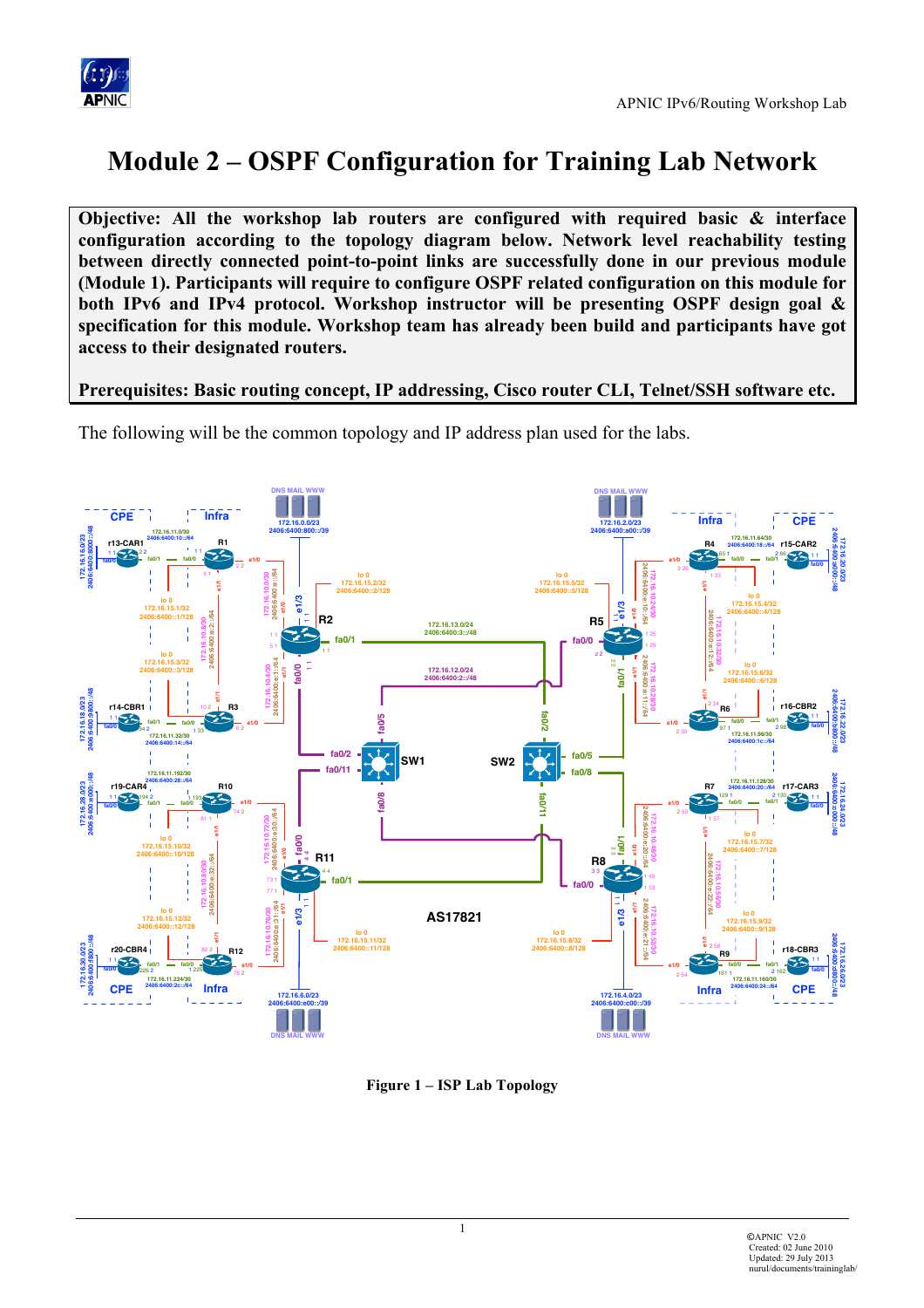# *Lab Notes*

This workshop is intended to be run on a real cisco routers or Dynamips server with the above lab topologies set up. The routers are using both IPv4 and IPv6 supported IOS software. Participants should do their workshop module two configuration to achieve following goals.

- 1. After finishing the required interface configuration in module one we only can ping those directly connected interfaces. Loopback, and point-to-point interfaces are still not reachable (ping) from remote routers.
- 2. For the scalability purpose of IGP (i.e. OSPF) it is advisable to advertise only infrastructure prefixes to OSPF. It includes loopback, infrastructure point-to-point, and transport prefixes only. Please note customer site point-to-point (i.e. link between R1 to r13-CAR1 etc) and data centre (i.e. R1 e1/3 etc) prefixes are not advertised to OSPF. Because it might restrict your network growth as it will cause the growth of your OSPF.
- 3. For the same purpose we are using hierarchical OSPF areas to create separate topology database for different regional networks. On all four core routers loopback address is published to OSPF area 0.
- 4. There will not be any OSPF protocol running with the customer routers. So no OSPF configuration is required on those.

| Loopback                            | Point-to-point                                          | <b>Transport</b>             |
|-------------------------------------|---------------------------------------------------------|------------------------------|
| $R1 = > 2406:6400::1/128$           | R2-R1=>2406:6400:e::/64                                 | Purple= $> 2406:6400:2::/48$ |
| $R2 \Rightarrow 2406:6400::2/128$   | R2-R3=>2406:6400:e:1::/64                               | Green= $> 2406:6400:3$ ::/48 |
| $R3 = > 2406:6400::3/128$           | R1-R3=>2406:6400:e:2::/64                               |                              |
| $R4 = > 2406:6400:4/128$            | R5-R4=>2406:6400:e:10::/64                              |                              |
| $R5 \approx 2406:6400::5/128$       | R5-R6=>2406:6400:e:11::/64                              |                              |
| $R6 = > 2406:6400:6/128$            | $R4-R6 \Rightarrow 2406:6400: e:12::/64$                |                              |
| $R7 = > 2406:6400::7/128$           | $R8-R7 \Rightarrow 2406:6400 \text{e}:20::/64$          |                              |
| $R8 \approx 2406:6400:8/128$        | R8-R9=>2406:6400:e:21::/64                              |                              |
| $R9 = > 2406:6400:9/128$            | $R7-R9 \Rightarrow 2406:6400:e:22::/64$                 |                              |
| $R10 \Rightarrow 2406:6400::10/128$ | R11-R10=>2406:6400:e:30::/64                            |                              |
| $R11 = > 2406:6400::11/128$         | R11-R12=>2406:6400:e:31::/64                            |                              |
| $R12 \Rightarrow 2406:6400::12/128$ | R <sub>11</sub> -R <sub>12</sub> => 2406:6400:e:32::/64 |                              |

5. After finishing OSPF configuration we would like to see following 26 new prefixes in all infrastructure routers routing table.

6. Due to time restriction in workshop OSPF analysis and example will cover IPv6 prefixes only. You can check IPv4 prefixes for your own understanding purpose.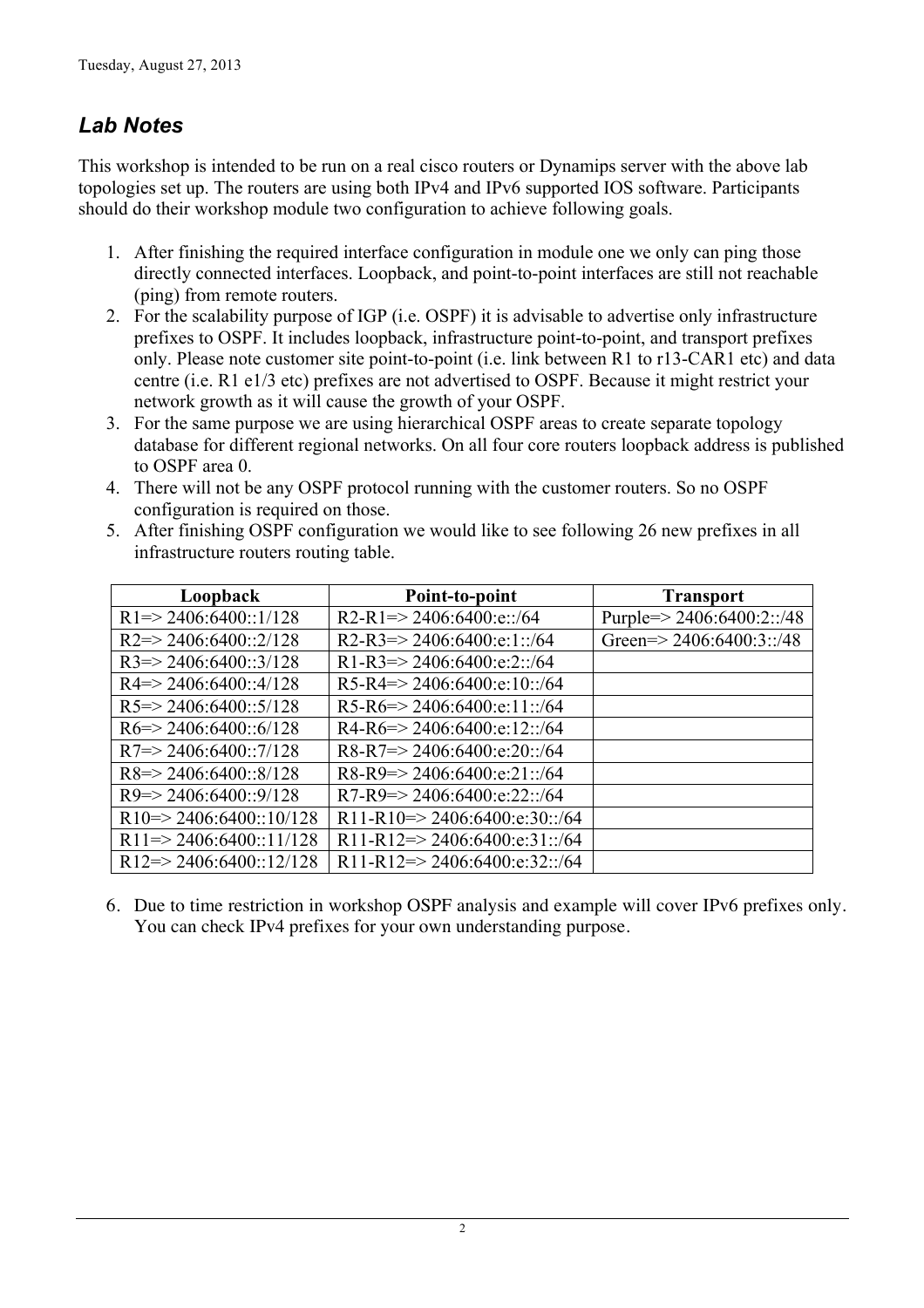

# *Lab Exercise*

**1. IPv6 OSPF (OSPFv3) Configuration:** This configuration on Cisco IOS can be done from interface configuration mode. This configuration will activate a separate OSPF process on your cisco router if you already have OSPFv2 running. For a dual stack router you need to run both OSPFv2 and v3 at the same time. Please notice OSPFv3 router ID which is still 32bit number.

## **Example Config on a Router:**

config t To enter into a cisco router global configuration mode.

interface loopback 0 ipv6 ospf 17821 area 1 interface e1/0 ipv6 ospf 17821 area 1 ipv6 ospf network point-to-point

We are using Ethernet interface which is broadcast multi-access type of network for OSPF. By default OSPF will automatically detect the interface type and elect DR/BDR. If we use this command then OSPF will consider it as point to point link and no DR/BDR will be elected.

```
interface e1/1
ipv6 ospf 17821 area 1
ipv6 ospf network point-to-point
exit
exit
wr
```
Interface loopback 0, e1/0 and e1/1 will be participating in OSPFv3 process ID 17821 area 1. Prefixes configured on these interfaces will be advertised.

**2. IPv4 OSPF (OSPFv2) Configuration:** This configuration can be done from the global configuration of mode of a Cisco router. Same process ID can be used but still it is unique because same process id is used for 2 different service i.e OSPFv2 and OSPFv3.

#### **Example Config on a Router:**

config t To enter into a cisco router global configuration mode.

router ospf 17821 Create ospfv2 process 17821

log-adjacency-changes Keep log of OSPF neighbour relationship status if it is changed

passive-interface default

Do not create hello message by default to all interface. This approach is very effective if we would like to build OSPF adjacency on the selected interface. Specially if there is an external facing interface and no OSPF routing to them.

network 172.16.15.2 0.0.0.0 area 0

Loopback interface is not generating any hello but adding prefixes to OSPF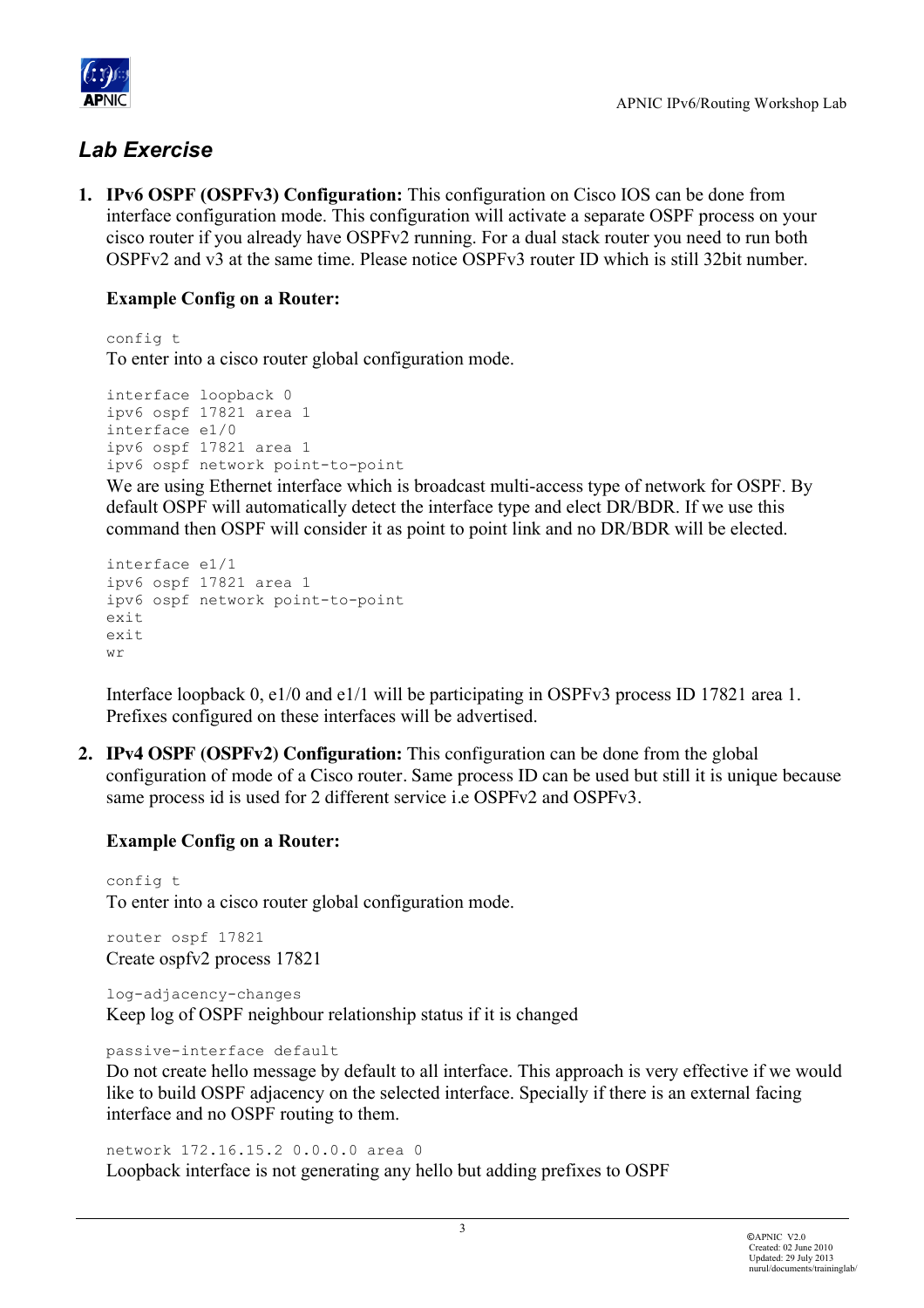no passive-interface e1/0 Interface e1/0 will generate hello to build adjacency with connected link.

network 172.16.10.0 0.0.0.3 area 1 And advertise network 172.16.10.0 mask 255.255.255.252 to area 1. Wildcard mask is reverse to subnet mask.

```
no passive-interface e1/1
network 172.16.10.4 0.0.0.3 area 1
no passive-interface fa0/0
network 172.16.12.0 0.0.0.255 area 0
no passive-interface fa0/1
network 172.16.13.0 0.0.0.255 area 0
exit
int e1/0
ip ospf network point-to-point
```
We are using Ethernet interface which is broadcast multi-access type of network for OSPF. By default OSPF will automatically detect the interface type and elect DR/BDR. If we use this command then OSPF will consider it as point to point link and no DR/BDR will be elected.

```
int e1/1
ip ospf network point-to-point
exit
e x i +
wr
```
#### **3. Verify IPv6 OSPF Configuration:**

**Example IPv6 protocol verification on a Router:**

```
sh ipv6 ospf neighbor [To check OSPFv3 neighbor table]
sh ipv6 ospf database [To check OSPFv3 topology table]
sh ipv6 route ospf [To check ipv6 routing table prefixes learn by OSPFv3]
ping [router1...up to router12 loopback] !!!!!
ping [all WAN interface & transport interface] !!!!!
ping [any datacenter prefix] .....
ping [any customer prefix] .....
debug ipv6 ospf packet
debug ipv6 ospf adj
```
You need to replace router name with the loopback address. Please look at the topology diagram on page 1 for further detail.

#### **Example IPv4 protocol verification on a Router:**

```
sh ip ospf neighbor [To check OSPFv2 neighbor table]
sh ip ospf database [To check OSPFv2 topology table]
sh ip route ospf [To check ipv4 routing table prefixes learn by OSPFv2]
ping [router1….up to router12 loopback] !!!!!
ping [all WAN interface & transport interface] !!!!!
ping [any datacenter prefix] .....
ping [any customer prefix] .....
debug ip ospf packet
debug ip ospf adj
                            END OF MODULE TWO……
```
Next pages for reference template used on different routers….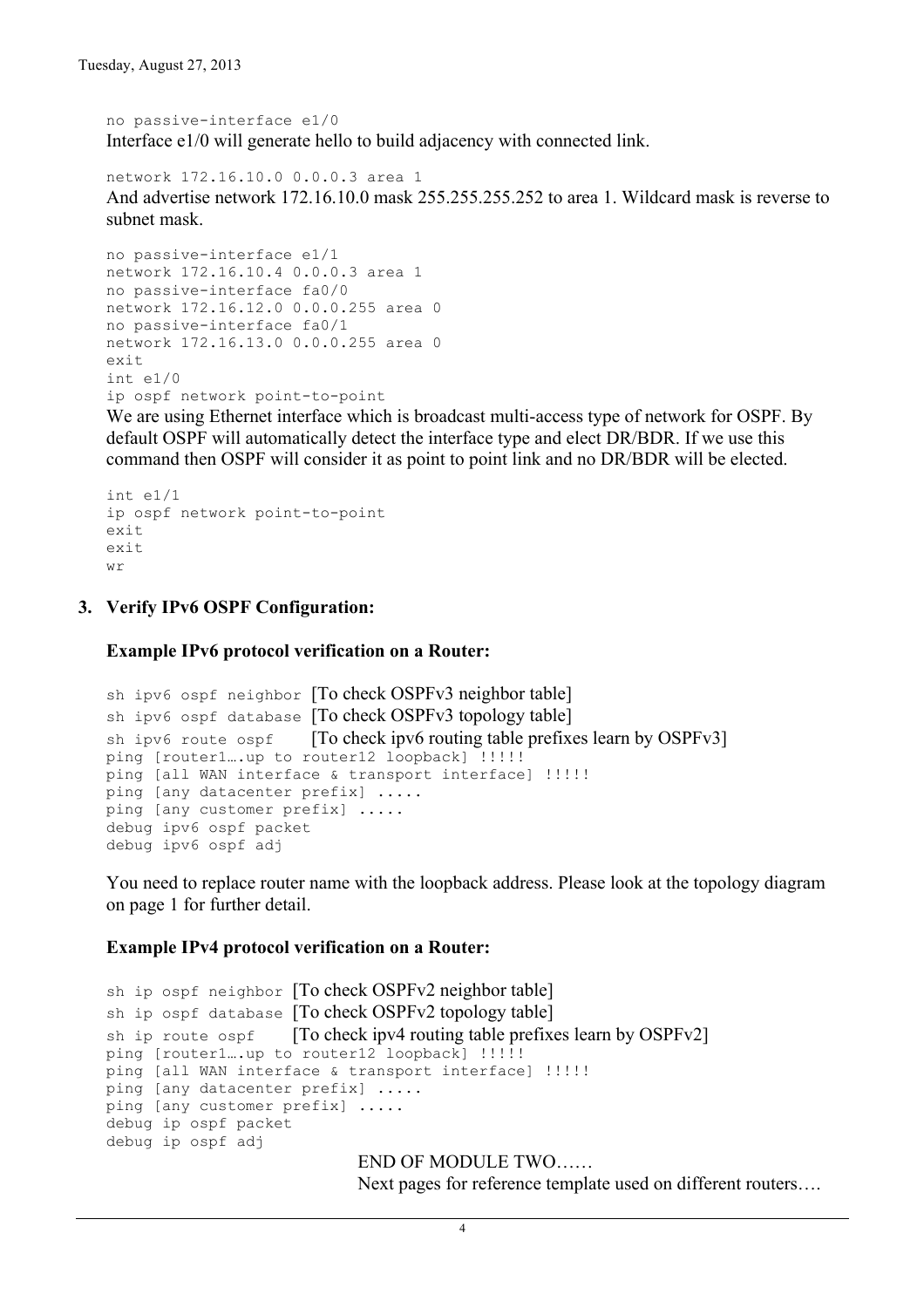

# 'Workshop templates for reference purpose only'



# **Configuration of OSPF in training ISP network Region1:**

#### **IPv4 OSPF Conf Router1:**

```
config t
router ospf 17821
log-adjacency-changes
passive-interface default
network 172.16.15.1 0.0.0.0 area 1
no passive-interface e1/0
network 172.16.10.0 0.0.0.3 area 1
no passive-interface e1/1
network 172.16.10.8 0.0.0.3 area 1
exit
int e1/0ip ospf network point-to-point
int e1/1ip ospf network point-to-point
exit
exit
wr
```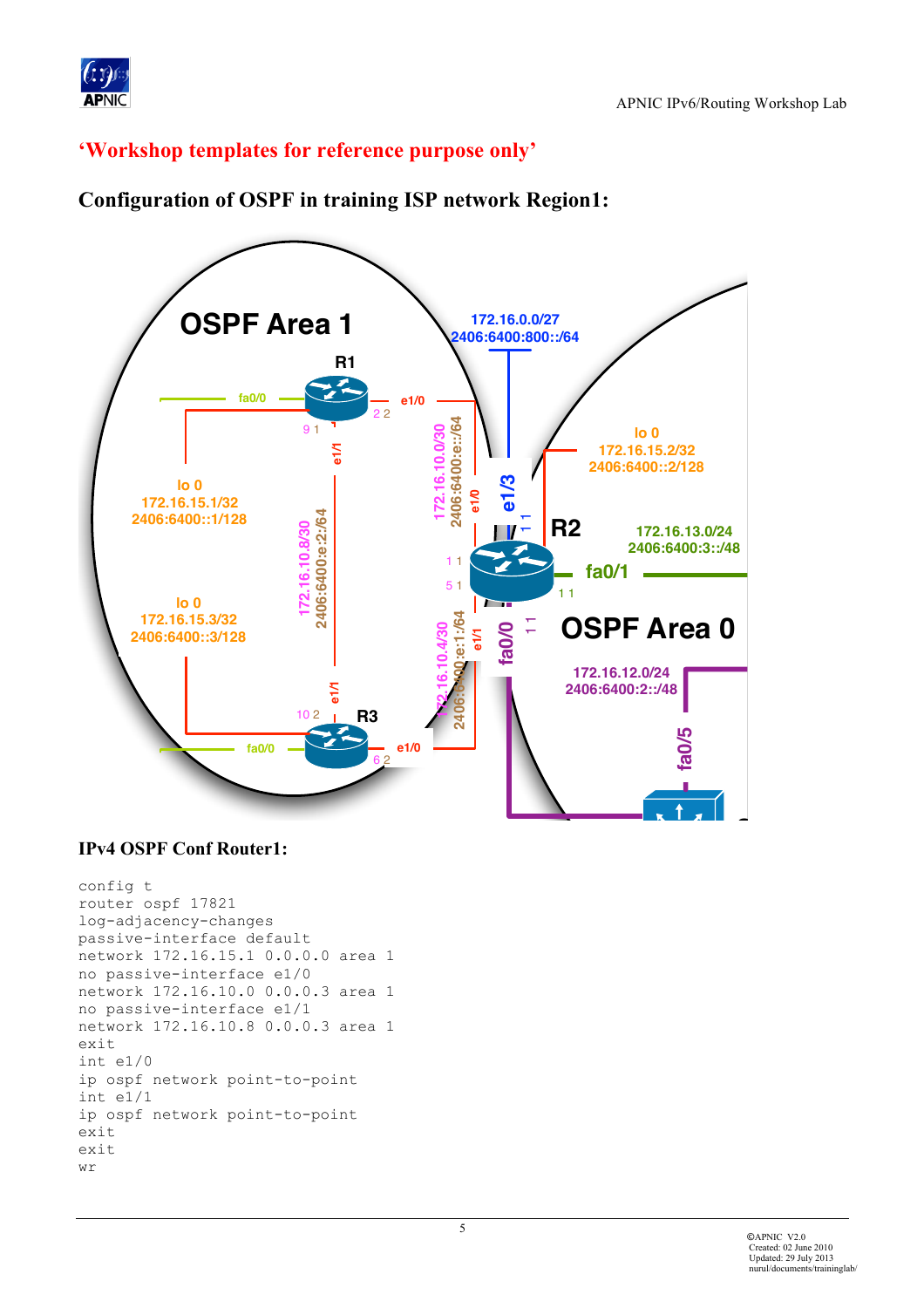## **IPv6 OSPF Conf Router1:**

```
config t
interface loopback 0
ipv6 ospf 17821 area 1
interface e1/0
ipv6 ospf 17821 area 1
ipv6 ospf network point-to-point
interface e1/1
ipv6 ospf 17821 area 1
ipv6 ospf network point-to-point
exit
exit
wr
```
#### **IPv4 OSPF Conf Router2:**

```
config t
router ospf 17821
log-adjacency-changes
passive-interface default
network 172.16.15.2 0.0.0.0 area 0
no passive-interface e1/0
network 172.16.10.0 0.0.0.3 area 1
no passive-interface e1/1
network 172.16.10.4 0.0.0.3 area 1
no passive-interface fa0/0
network 172.16.12.0 0.0.0.255 area 0
no passive-interface fa0/1
network 172.16.13.0 0.0.0.255 area 0
exit
int e1/0
ip ospf network point-to-point
int e1/1
ip ospf network point-to-point
exit
exit
wr
```
#### **IPv6 OSPF Conf Router2:**

```
config t
interface loopback 0
ipv6 ospf 17821 area 0
interface fa0/0
ipv6 ospf 17821 area 0
interface fa0/1
ipv6 ospf 17821 area 0
interface e1/0
ipv6 ospf 17821 area 1
ipv6 ospf network point-to-point
interface e1/1
ipv6 ospf 17821 area 1
ipv6 ospf network point-to-point
exit
exit
wr
```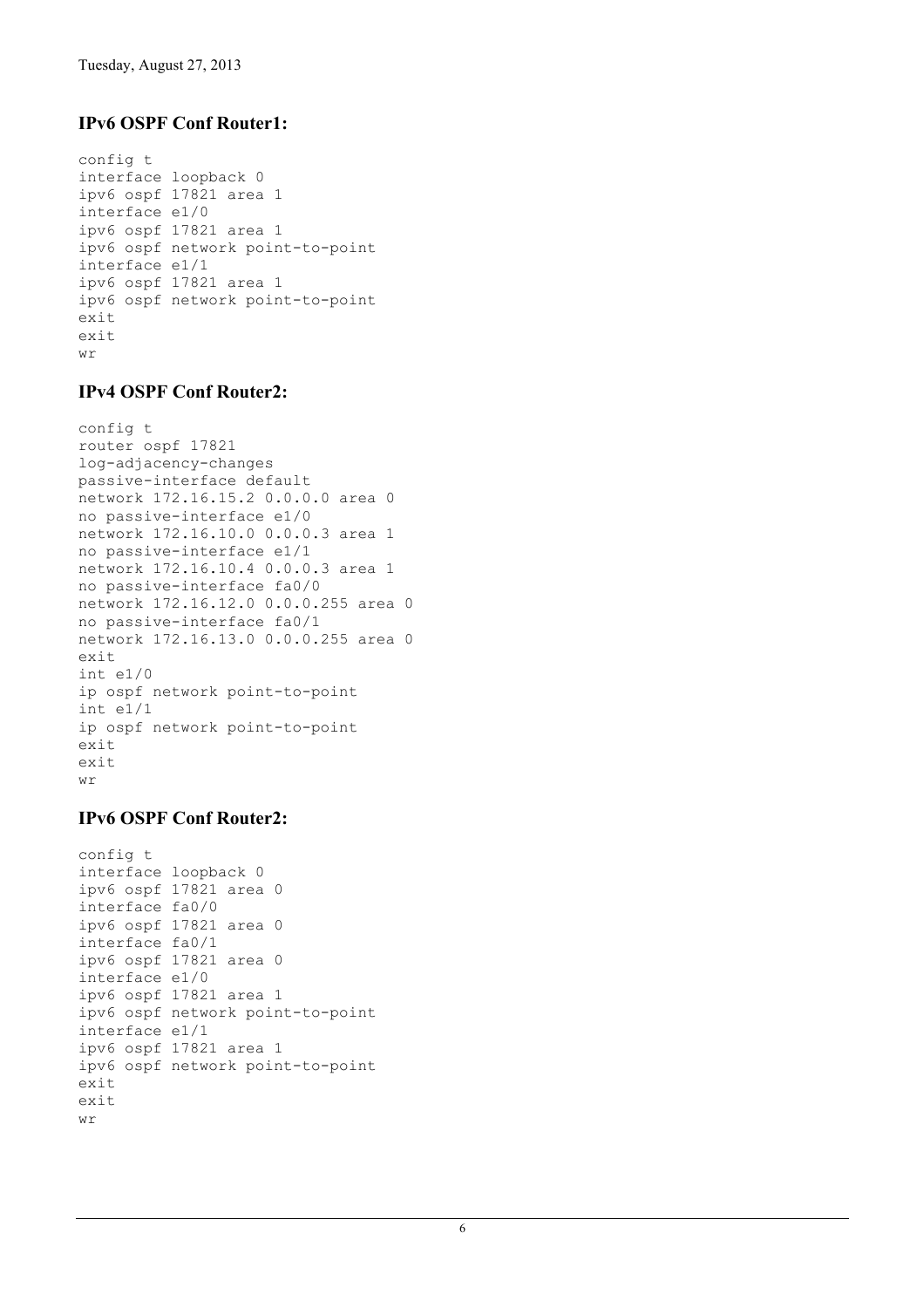

### **IPv4 OSPF Conf Router3:**

```
config t
router ospf 17821
log-adjacency-changes
passive-interface default
network 172.16.15.3 0.0.0.0 area 1
no passive-interface e1/0
network 172.16.10.4 0.0.0.3 area 1
no passive-interface e1/1
network 172.16.10.8 0.0.0.3 area 1
exit
int e1/0
ip ospf network point-to-point
int e1/1
ip ospf network point-to-point
exit
exit
wr
```
## **IPv6 OSPF Conf Router3:**

```
config t
interface loopback 0
ipv6 ospf 17821 area 1
interface e1/0
ipv6 ospf 17821 area 1
ipv6 ospf network point-to-point
interface e1/1
ipv6 ospf 17821 area 1
ipv6 ospf network point-to-point
exit
exit
wr
```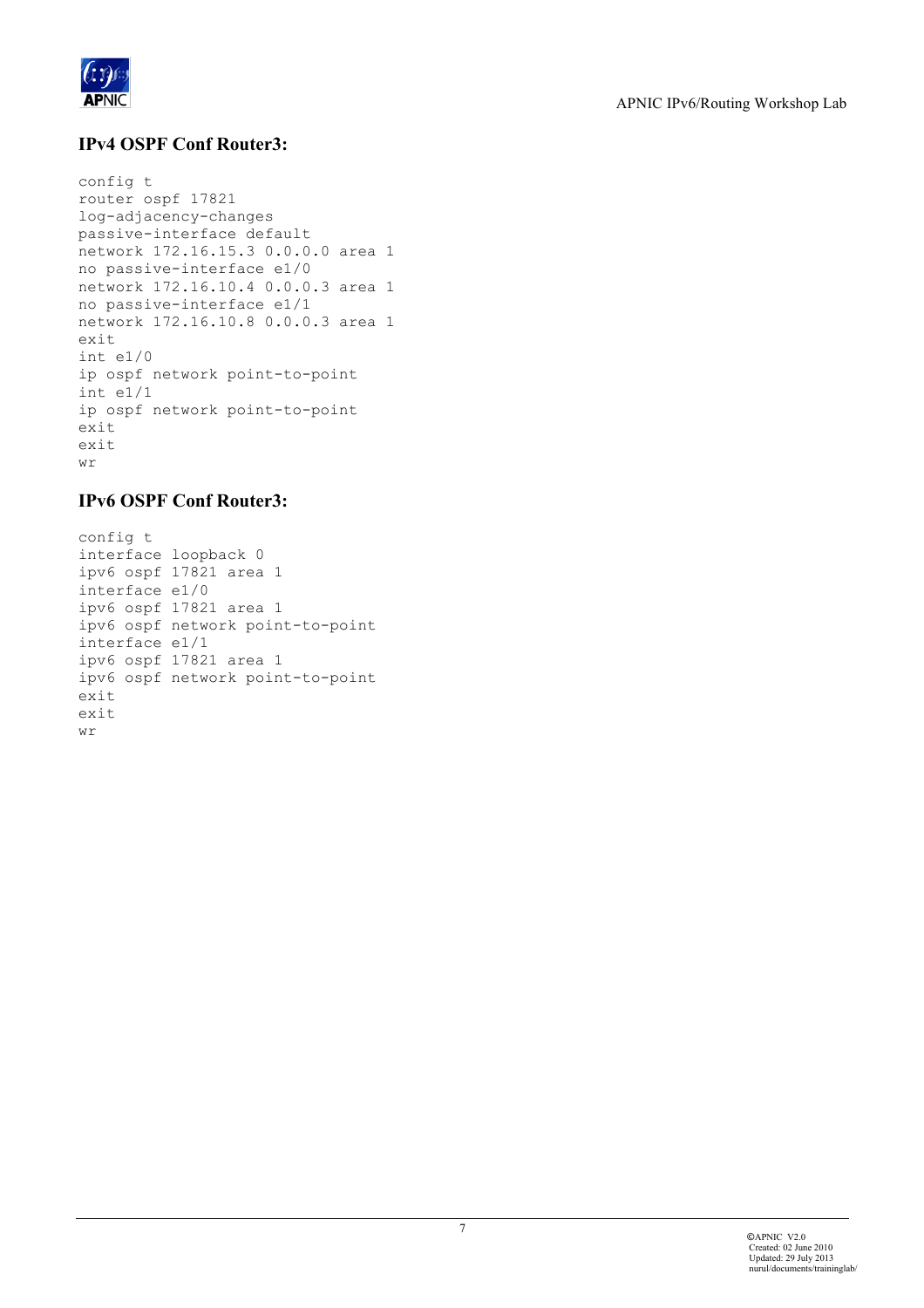

# **Configuration of OSPF in training ISP network Region2:**

#### **IPv4 OSPF Conf Router4:**

```
config t
router ospf 17821
log-adjacency-changes
passive-interface default
network 172.16.15.4 0.0.0.0 area 2
no passive-interface e1/0
network 172.16.10.24 0.0.0.3 area 2
no passive-interface e1/1
network 172.16.10.32 0.0.0.3 area 2
exit
int e1/0ip ospf network point-to-point
int e1/1ip ospf network point-to-point
exit
exit
wr
```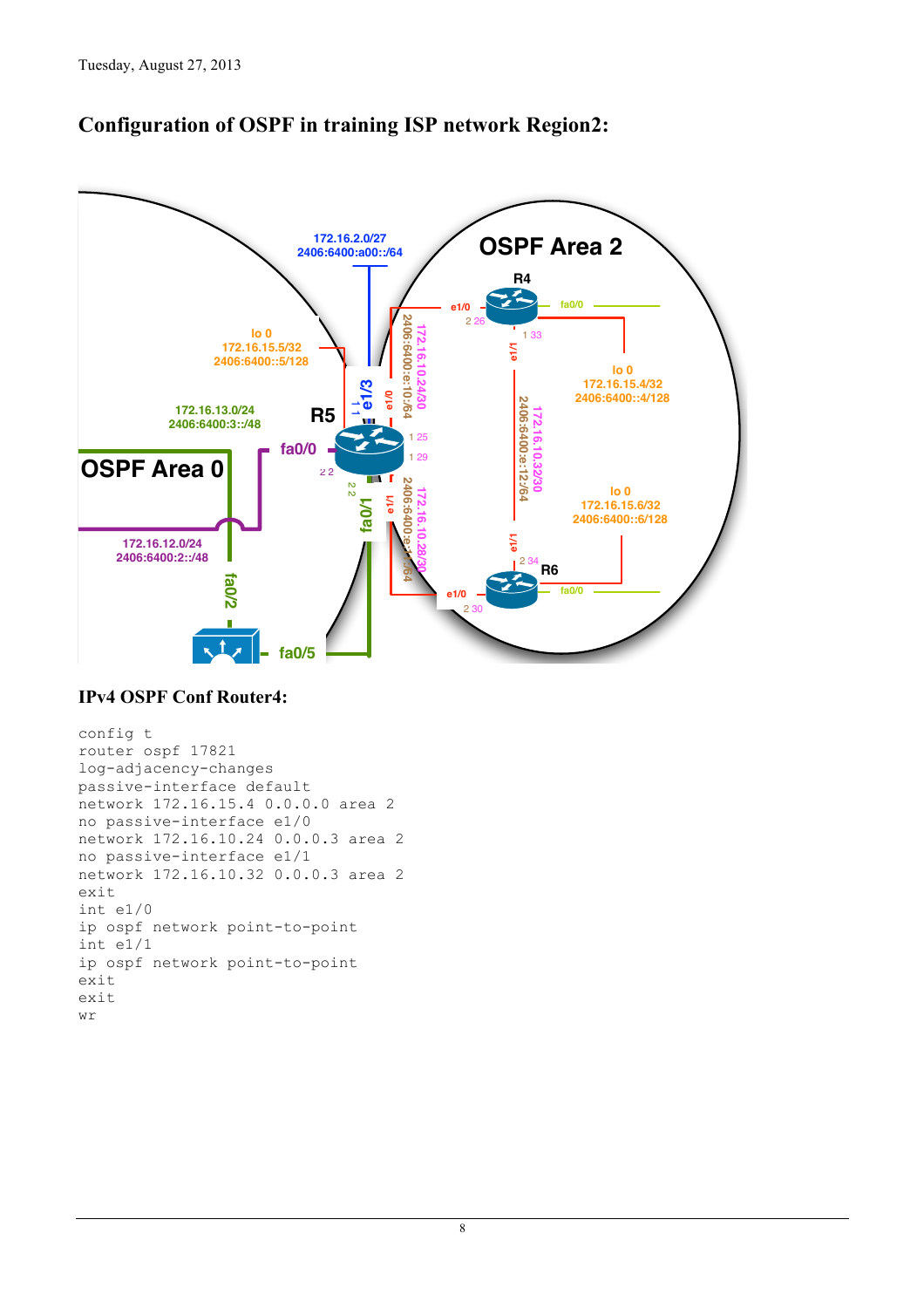

## **IPv6 OSPF Conf Router4:**

```
config t
interface loopback 0
ipv6 ospf 17821 area 2
interface e1/0
ipv6 ospf 17821 area 2
ipv6 ospf network point-to-point
interface e1/1
ipv6 ospf 17821 area 2
ipv6 ospf network point-to-point
exit
exit
wr
```
#### **IPv4 OSPF Conf Router5:**

```
config t
router ospf 17821
log-adjacency-changes
passive-interface default
network 172.16.15.5 0.0.0.0 area 0
no passive-interface e1/0
network 172.16.10.24 0.0.0.3 area 2
no passive-interface e1/1
network 172.16.10.28 0.0.0.3 area 2
no passive-interface fa0/0
network 172.16.12.0 0.0.0.255 area 0
no passive-interface fa0/1
network 172.16.13.0 0.0.0.255 area 0
\leftrightarrowit
int e1/0
ip ospf network point-to-point
int e1/1
ip ospf network point-to-point
exit
exit
wr
```
#### **IPv6 OSPF Conf Router5:**

```
config t
interface loopback 0
ipv6 ospf 17821 area 0
interface fa0/0
ipv6 ospf 17821 area 0
interface fa0/1
ipv6 ospf 17821 area 0
interface e1/0
ipv6 ospf 17821 area 2
ipv6 ospf network point-to-point
interface e1/1
ipv6 ospf 17821 area 2
ipv6 ospf network point-to-point
exit
exit
wr
```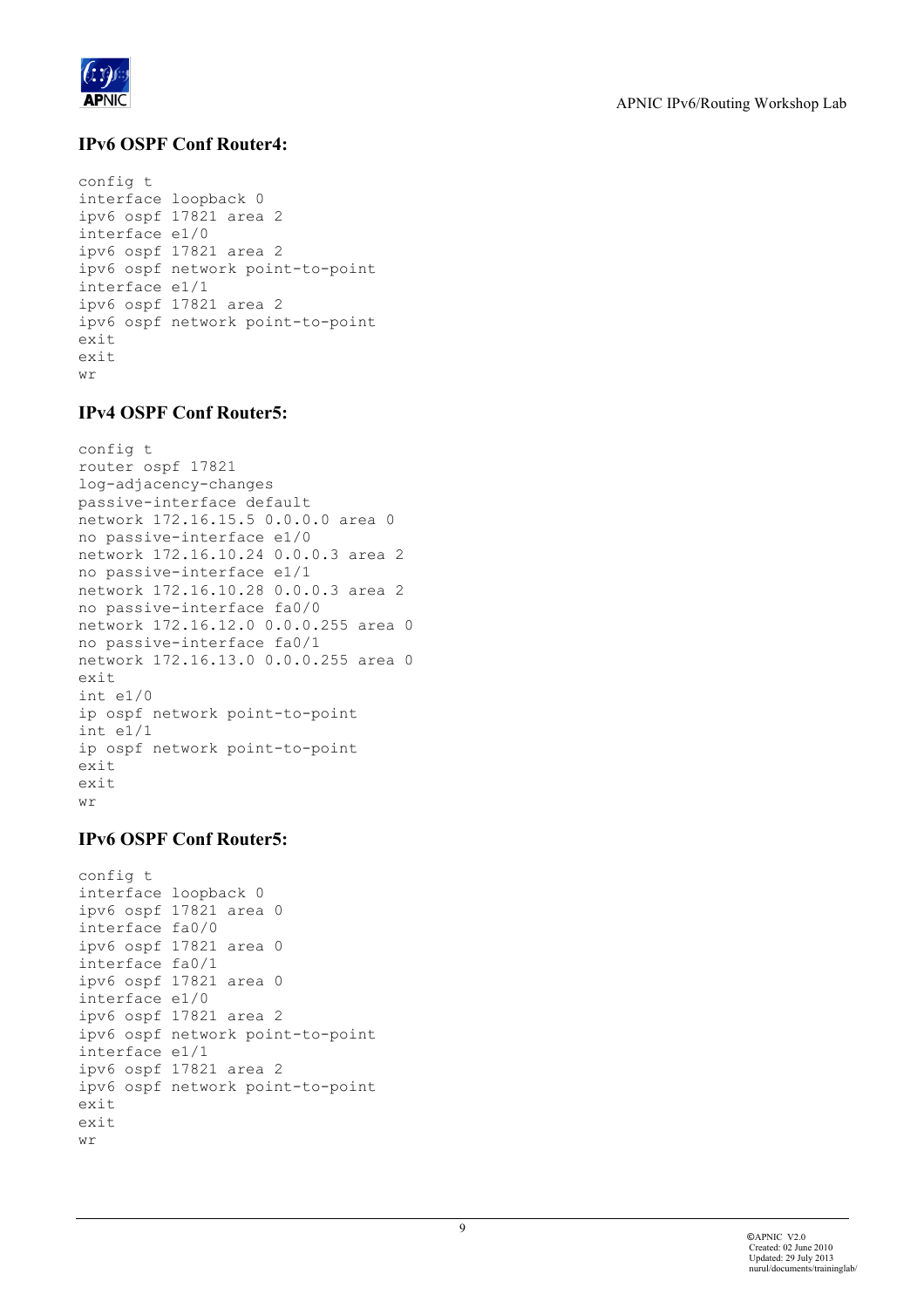## **IPv4 OSPF Conf Router6:**

```
config t
router ospf 17821
log-adjacency-changes
passive-interface default
network 172.16.15.6 0.0.0.0 area 2
no passive-interface e1/0
network 172.16.10.28 0.0.0.3 area 2
no passive-interface e1/1
network 172.16.10.32 0.0.0.3 area 2
exit
int e1/0
ip ospf network point-to-point
int e1/1
ip ospf network point-to-point
exit
exit
wr
```
#### **IPv6 OSPF Conf Router6:**

```
config t
interface loopback 0
ipv6 ospf 17821 area 2
interface e1/0
ipv6 ospf 17821 area 2
ipv6 ospf network point-to-point
interface e1/1
ipv6 ospf 17821 area 2
ipv6 ospf network point-to-point
exit
exit
wr
```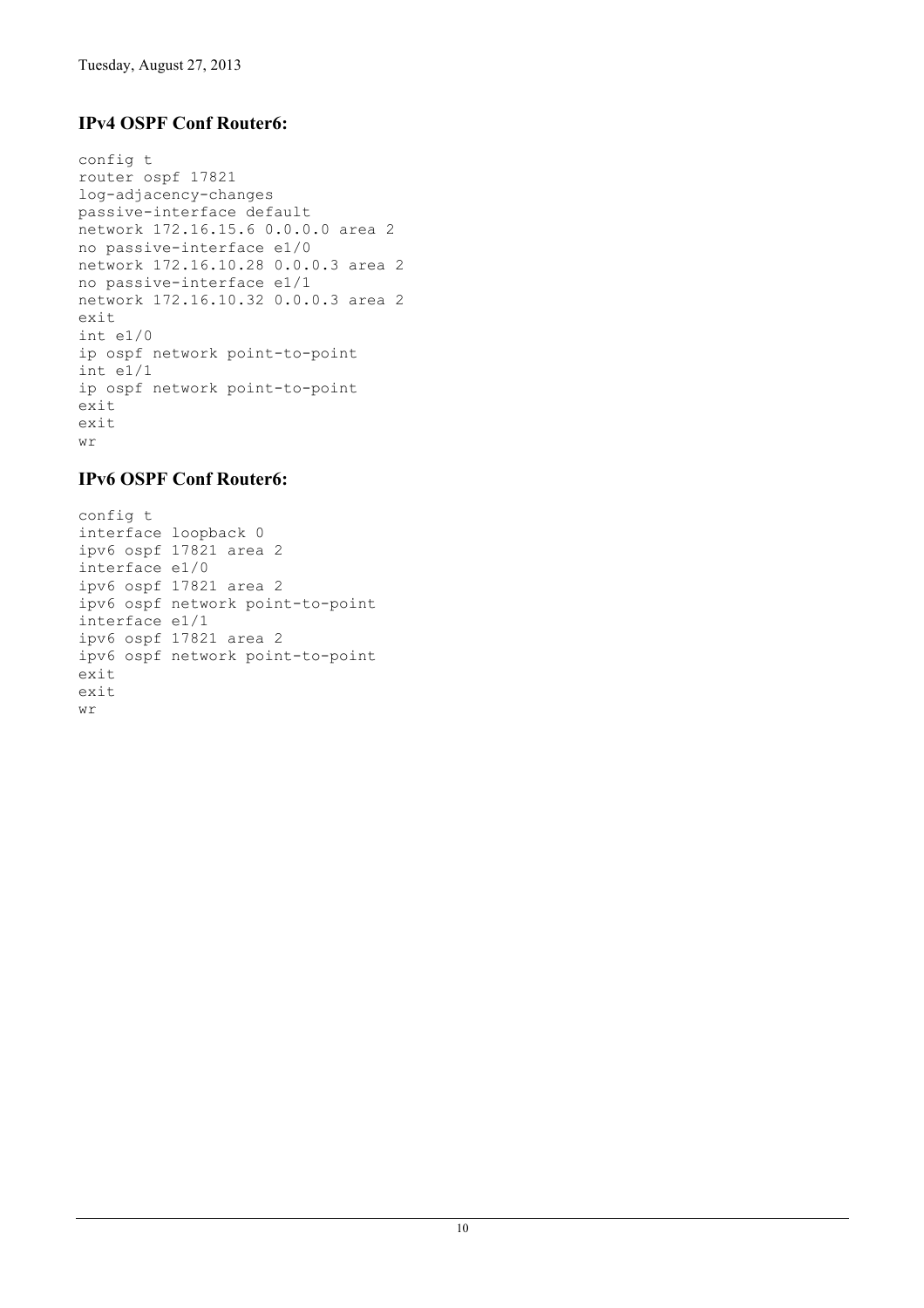



# **Configuration of OSPF in training ISP network Region3:**

#### **IPv4 OSPF Conf Router7:**

```
config t
router ospf 17821
log-adjacency-changes
passive-interface default
network 172.16.15.7 0.0.0.0 area 3
no passive-interface e1/0
network 172.16.10.48 0.0.0.3 area 3
no passive-interface e1/1
network 172.16.10.56 0.0.0.3 area 3
exit
int e1/0ip ospf network point-to-point
int e1/1ip ospf network point-to-point
exit
exit
wr
```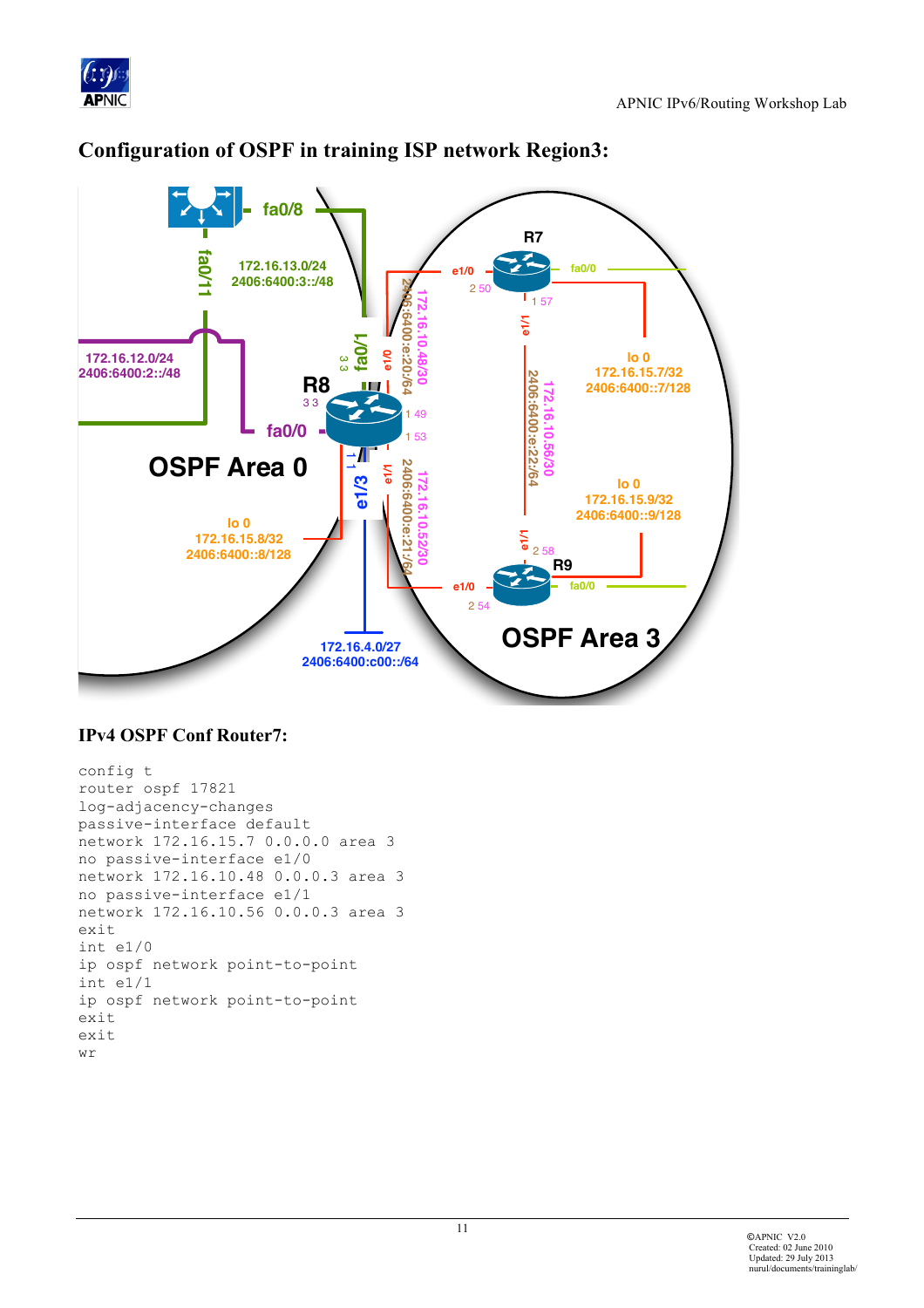## **IPv6 OSPF Conf Router7:**

```
config t
interface loopback 0
ipv6 ospf 17821 area 3
interface e1/0
ipv6 ospf 17821 area 3
ipv6 ospf network point-to-point
interface e1/1
ipv6 ospf 17821 area 3
ipv6 ospf network point-to-point
exit
exit
wr
```
#### **IPv4 OSPF Conf Router8:**

```
config t
router ospf 17821
log-adjacency-changes
passive-interface default
network 172.16.15.8 0.0.0.0 area 0
no passive-interface e1/0
network 172.16.10.48 0.0.0.3 area 3
no passive-interface e1/1
network 172.16.10.52 0.0.0.3 area 3
no passive-interface fa0/0
network 172.16.12.0 0.0.0.255 area 0
no passive-interface fa0/1
network 172.16.13.0 0.0.0.255 area 0
exit
int e1/0
ip ospf network point-to-point
int e1/1
ip ospf network point-to-point
exit
exit
wr
```
#### **IPv6 OSPF Conf Router8:**

```
config t
interface loopback 0
ipv6 ospf 17821 area 0
interface fa0/0
ipv6 ospf 17821 area 0
interface fa0/1
ipv6 ospf 17821 area 0
interface e1/0
ipv6 ospf 17821 area 3
ipv6 ospf network point-to-point
interface e1/1
ipv6 ospf 17821 area 3
ipv6 ospf network point-to-point
exit
exit
wr
```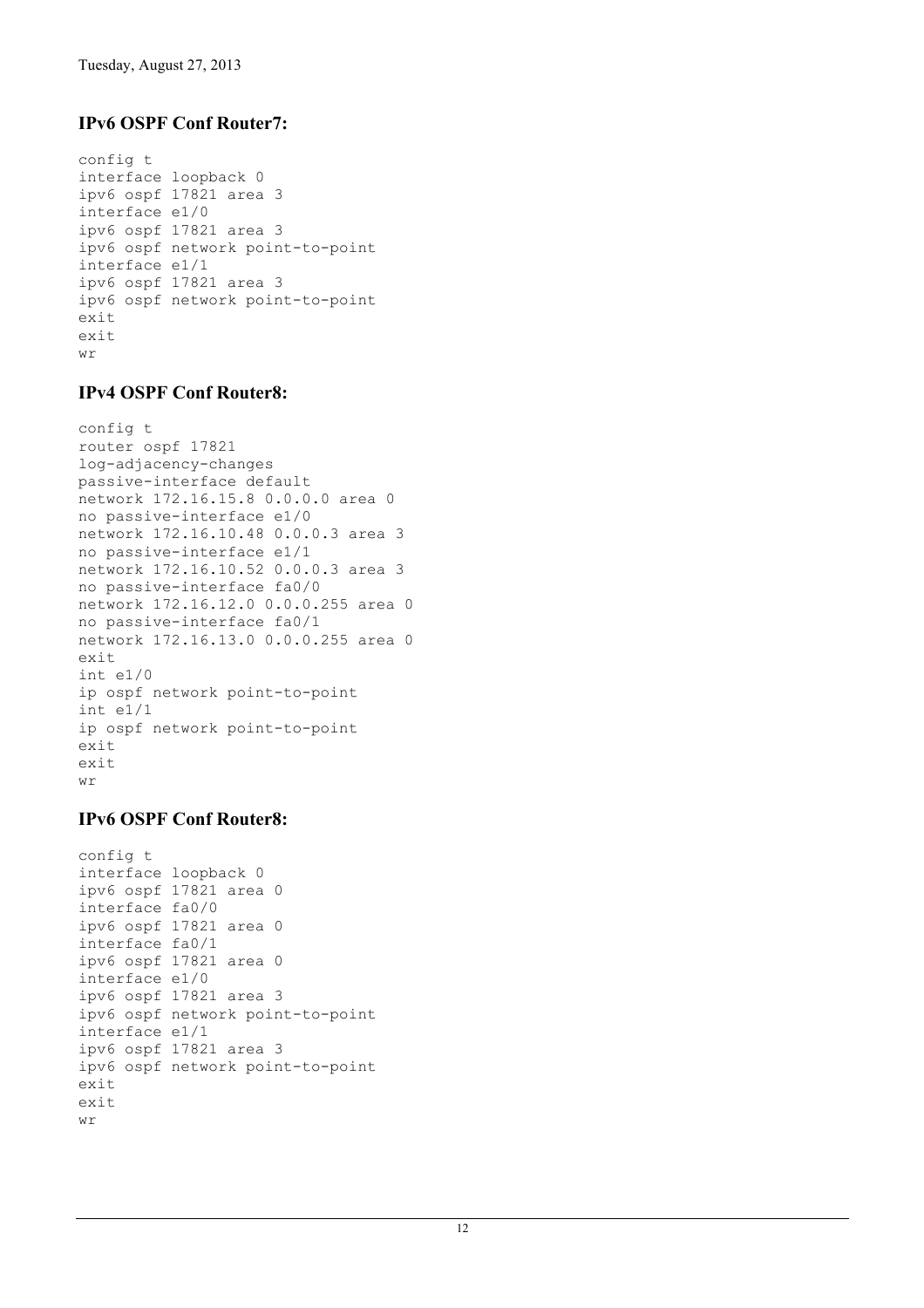

## **IPv4 OSPF Conf Router9:**

```
config t
router ospf 17821
log-adjacency-changes
passive-interface default
network 172.16.15.9 0.0.0.0 area 3
no passive-interface e1/0
network 172.16.10.52 0.0.0.3 area 3
no passive-interface e1/1
network 172.16.10.56 0.0.0.3 area 3
exit
int e1/0
ip ospf network point-to-point
int e1/1
ip ospf network point-to-point
exit
exit
M\gamma
```
#### **IPv6 OSPF Conf Router9:**

```
config t
interface loopback 0
ipv6 ospf 17821 area 3
interface e1/0
ipv6 ospf 17821 area 3
ipv6 ospf network point-to-point
interface e1/1
ipv6 ospf 17821 area 3
ipv6 ospf network point-to-point
exit
exit
wr
```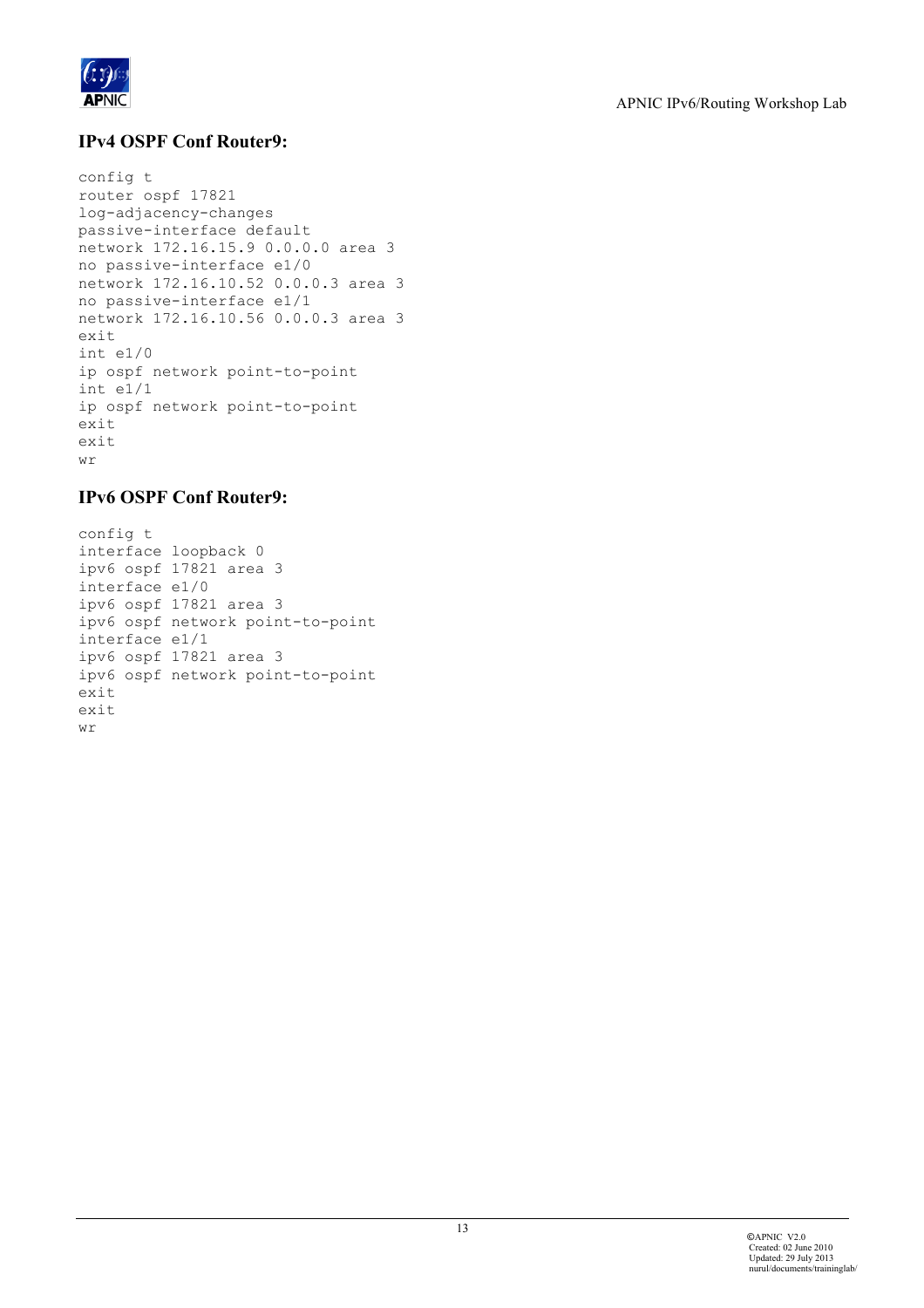

# **Configuration of OSPF in training ISP network Region4:**

#### **IPv4 OSPF Conf Router10:**

```
config t
router ospf 17821
log-adjacency-changes
passive-interface default
network 172.16.15.10 0.0.0.0 area 4
no passive-interface e1/0
network 172.16.10.72 0.0.0.3 area 4
no passive-interface e1/1
network 172.16.10.80 0.0.0.3 area 4
exit
int e1/0ip ospf network point-to-point
int e1/1ip ospf network point-to-point
exit
exit
wr
```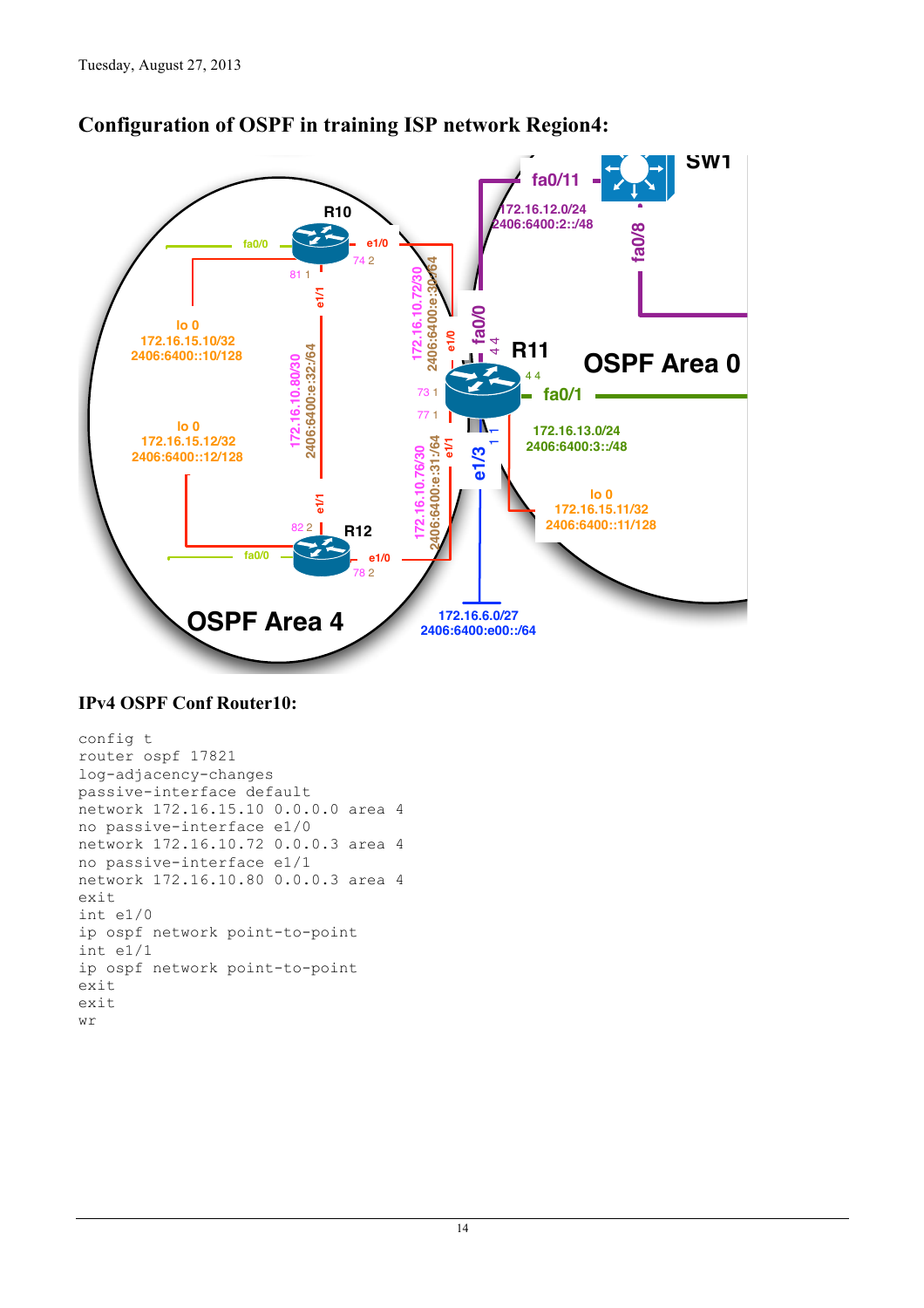

# **IPv6 OSPF Conf Router10:**

```
config t
interface loopback 0
ipv6 ospf 17821 area 4
interface e1/0
ipv6 ospf 17821 area 4
ipv6 ospf network point-to-point
interface e1/1
ipv6 ospf 17821 area 4
ipv6 ospf network point-to-point
exit
exit
wr
```
#### **IPv4 OSPF Conf Router11:**

```
config t
router ospf 17821
log-adjacency-changes
passive-interface default
network 172.16.15.11 0.0.0.0 area 0
no passive-interface e1/0
network 172.16.10.72 0.0.0.3 area 4
no passive-interface e1/1
network 172.16.10.76 0.0.0.3 area 4
no passive-interface fa0/0
network 172.16.12.0 0.0.0.255 area 0
no passive-interface fa0/1
network 172.16.13.0 0.0.0.255 area 0
exit
int e1/0
ip ospf network point-to-point
int e1/1
ip ospf network point-to-point
exit
exit
wr
```
#### **IPv6 OSPF Conf Router11:**

```
config t
interface loopback 0
ipv6 ospf 17821 area 0
interface fa0/0
ipv6 ospf 17821 area 0
interface fa0/1
ipv6 ospf 17821 area 0
interface e1/0
ipv6 ospf 17821 area 4
ipv6 ospf network point-to-point
interface e1/1
ipv6 ospf 17821 area 4
ipv6 ospf network point-to-point
exit
exit
wr
```